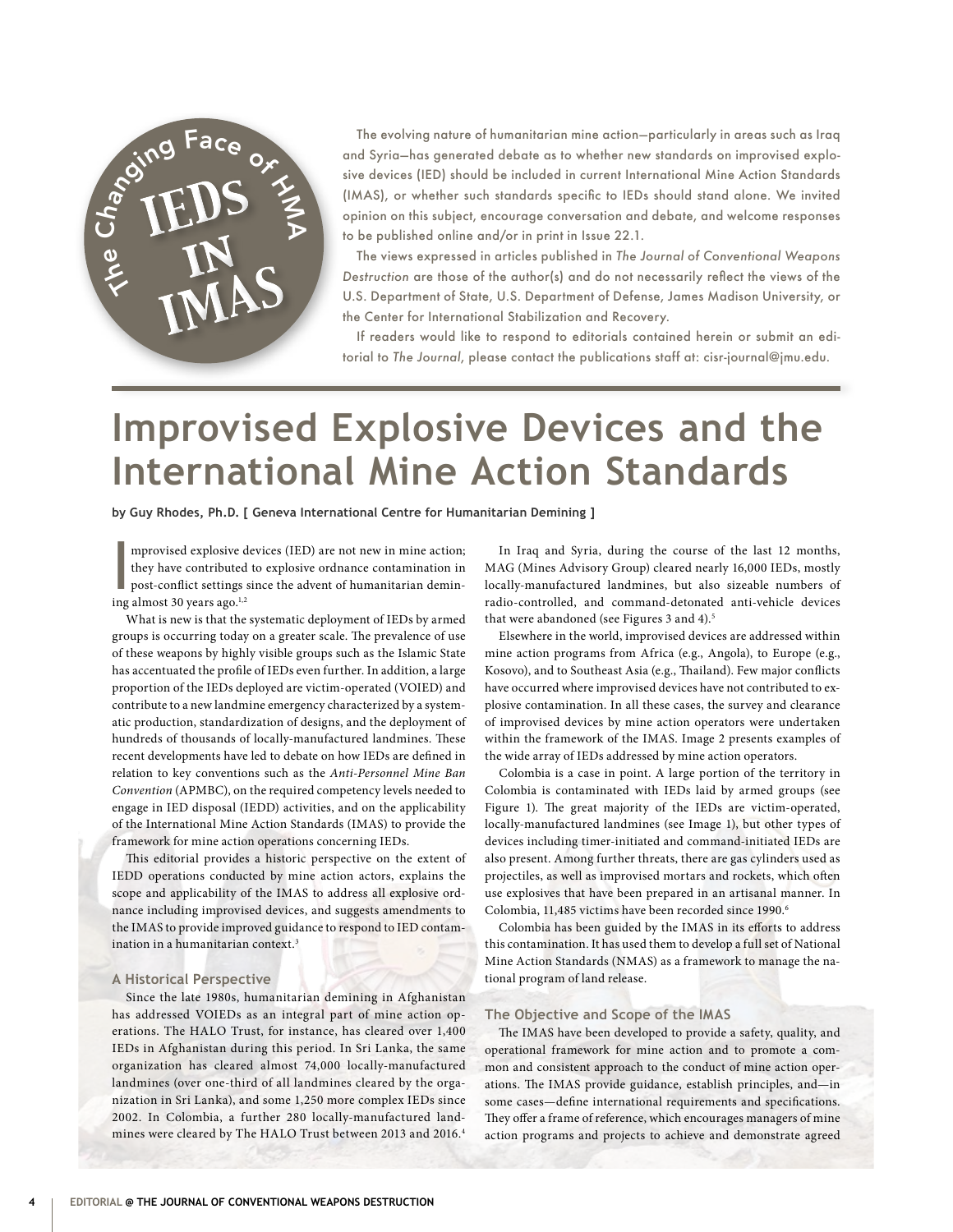

Figure 1. Extent of mine contamination in Colombia (2017). *Figure courtesy of DAICMA.*

levels of effectiveness and safety. The IMAS provide a common language, and recommends the formats and rules for handling data, which enables the accurate and timely exchange of information.<sup>7</sup>

The IMAS are not themselves standard operating procedures (SOP). They provide a framework for NMAS, local SOPs, rules, instructions, and codes of practice—documents that provide more details on how mine action requirements are to be achieved in a particular context.

Critically, the IMAS are framed by a humanitarian imperative where landmines and explosive remnants of war (ERW) are considered first and foremost a humanitarian concern and should be addressed from a humanitarian perspective (see Figure 2). In this regard, the framing of standards and their application to national mine action programs reflect the fundamental humanitarian principles of neutrality, impartiality, equality, and humanity so that mine action is focused on giving support to those who are most vulnerable.8

Mine action operations are therefore not defined by weapon type (i.e., they include improvised devices) but by the objectives they pursue (i.e., humanitarian) and by the context in which they are conducted (i.e., one that permits respect for humanitarian principles).

As mentioned, the engagement of mine action operators in IEDD has, and should continue to follow, the same principles

> *What are the limitations for mine action operators to engage with IEDs? Is this different from other explosive devices?*



Image 1. An example of an improvised landmine found in Colombia. *Image courtesy of The HALO Trust.*

used for humanitarian demining operations. As such, engagement should continue to be based on a positive response to the following four questions:

- Is the aim of the task humanitarian (as opposed to security or military)?
- Is the environment conducive for safe and secure operations?
- Is humanitarian access possible and the device **out of play** and **cold**?9
- Does the operator have the necessary skills and equipment to undertake the relevant search and disposal operation?

If a threat assessment determines that an IED is still within an **active setting** and no humanitarian access is possible, then it is a matter for relevant security forces to address. Furthermore, if a device is of a complexity that requires a skillset or equipment that is not present, then additional internal competencies must be developed, equipment purchased or specialist assistance requested. Such an approach is not restricted to IEDs but is the same for all explosive ordnance disposal (EOD) operations concerning landmines and ERW.

None of this is meant to downplay the challenges associated with responses to IEDs. However, it is important to note that adopting a sound, risk-management approach for IEDs is similar to that for the wide spectrum of unexploded ordnance (UXO), which can range from simple items, such as grenades, all the way through to complex items such as surface-to-air missiles with hypergolic, liquid-fueled systems.

## **Factors that Complicate the Debate on IEDs**

Current debates on who should be doing what and where with regards to IEDD, particularly in the Middle East, are testament to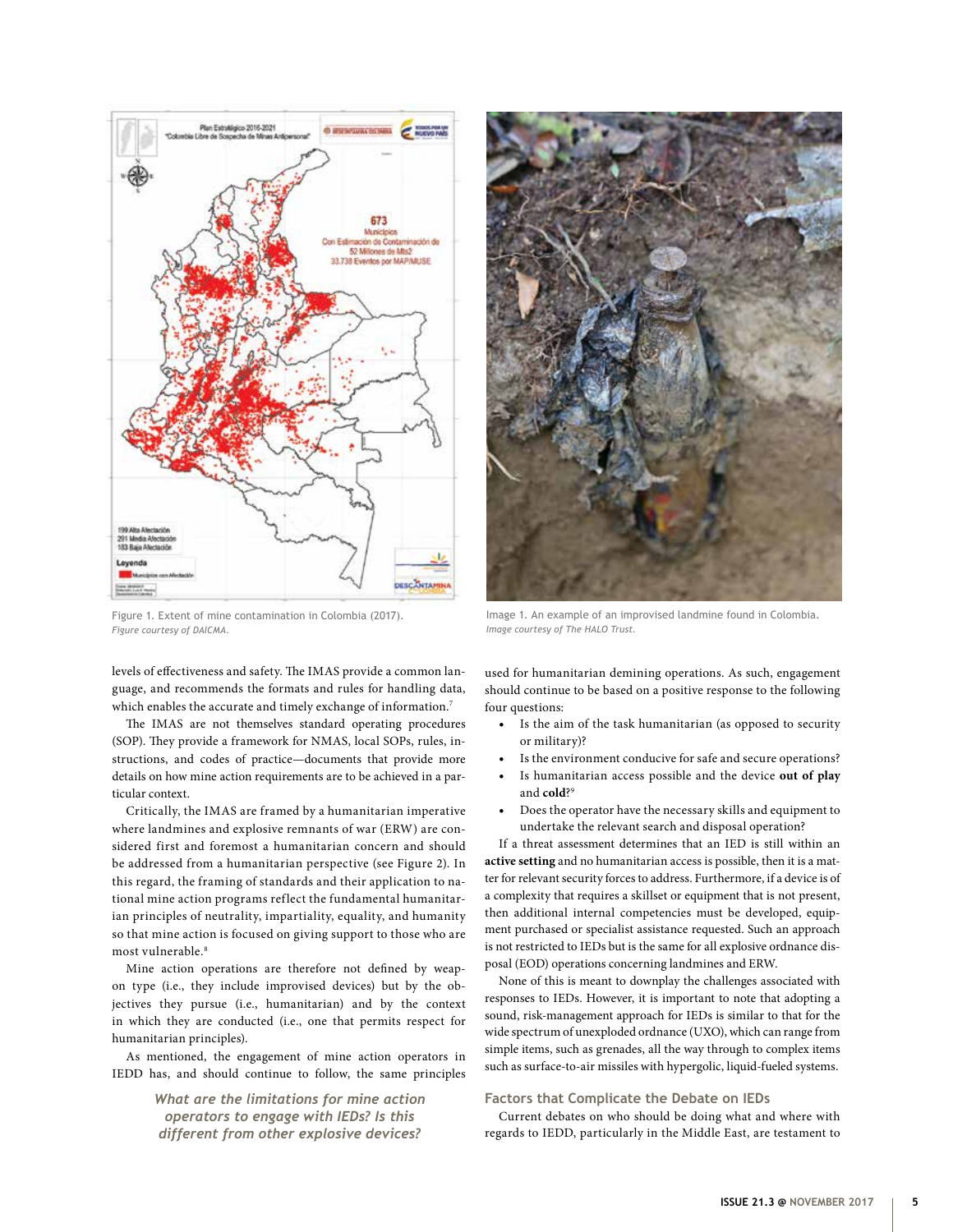

Figure 2. A schematic to illustrate the objective and scope of the IMAS. The IMAS provide a framework to guide mine action in pursuit of its humanitarian objectives and in accordance with humanitarian principles. *Figure courtesy of GICHD.*

the existence of differing perspectives on IEDs. Military, commercial, and NGO operators all have valid positions but also different objectives and references in their work, as well as different modalities, competencies, and capabilities.

The current debate has some strong parallels with those associated with the early days of mine action when

- Issues of ownership of the topic of demining between NGOs, commercial, and military took place.
- NGO involvement in broader EOD—in addition to demining—was questioned.
- Challenges existed in understanding requirements for a transition from a military context to a humanitarian one.
- There was a need to establish competence requirements for humanitarian operations and associated training responses.

In all these past instances, the conclusions of the debates resulted in the increase of empowerment of mine action actors and ultimately the strengthening of the IMAS to more comprehensively frame operations that support humanitarian objectives.

In the current debate on **ownership** of the IED issue, it is important to safeguard the IMAS as the principle framework for IEDD work that is bounded by the objectives and contexts appropriate for mine action. To optimize the effectiveness of IEDD activities, however, collaboration between military, commercial, and NGO operators is important at a procedural level, including appropriate information exchange.

Current discussions on IEDs from both a political and operational perspective are complicated by the term **IED**, that is not at all specific but used to describe many different devices which may have only one thing in common—the fact that their construction is improvised or that they are locally-manufactured. The many types and classifications of IEDs vary from simple to complex, and have been characterized in a lexicon published by the United Nations Mine Action Service (UNMAS).<sup>10</sup> They include time-delayed IEDs, projected IEDs, and command IEDs, including suicide IEDs in vests and on vehicle-borne platforms.

There is also a supposition that IEDs are all complex devices, whereas, in reality, while they can present considerable additional technical challenges during search and disposal operations, IEDs can also be relatively simple and standardized in design. The vast majority of IEDs addressed to date in Iraq and Syria exist as locally manufactured landmines. They have been produced on a massive scale by the Islamic State and are more readily detected and disposed of than many industrially-manufactured landmines that may, for instance, have a low metal content.

The rising impact of IED **attacks** in public places has been extensively documented by Action On Armed Violence (AOAV).<sup>11</sup> Armed groups play an active and influential role in wars in Afghanistan, Iraq, Libya, Somalia, and Yemen, and pose serious threats to national security in Algeria, Cameroon, Chad, Egypt, India, Indonesia, Kenya, Nigeria, and Pakistan. Such IED attacks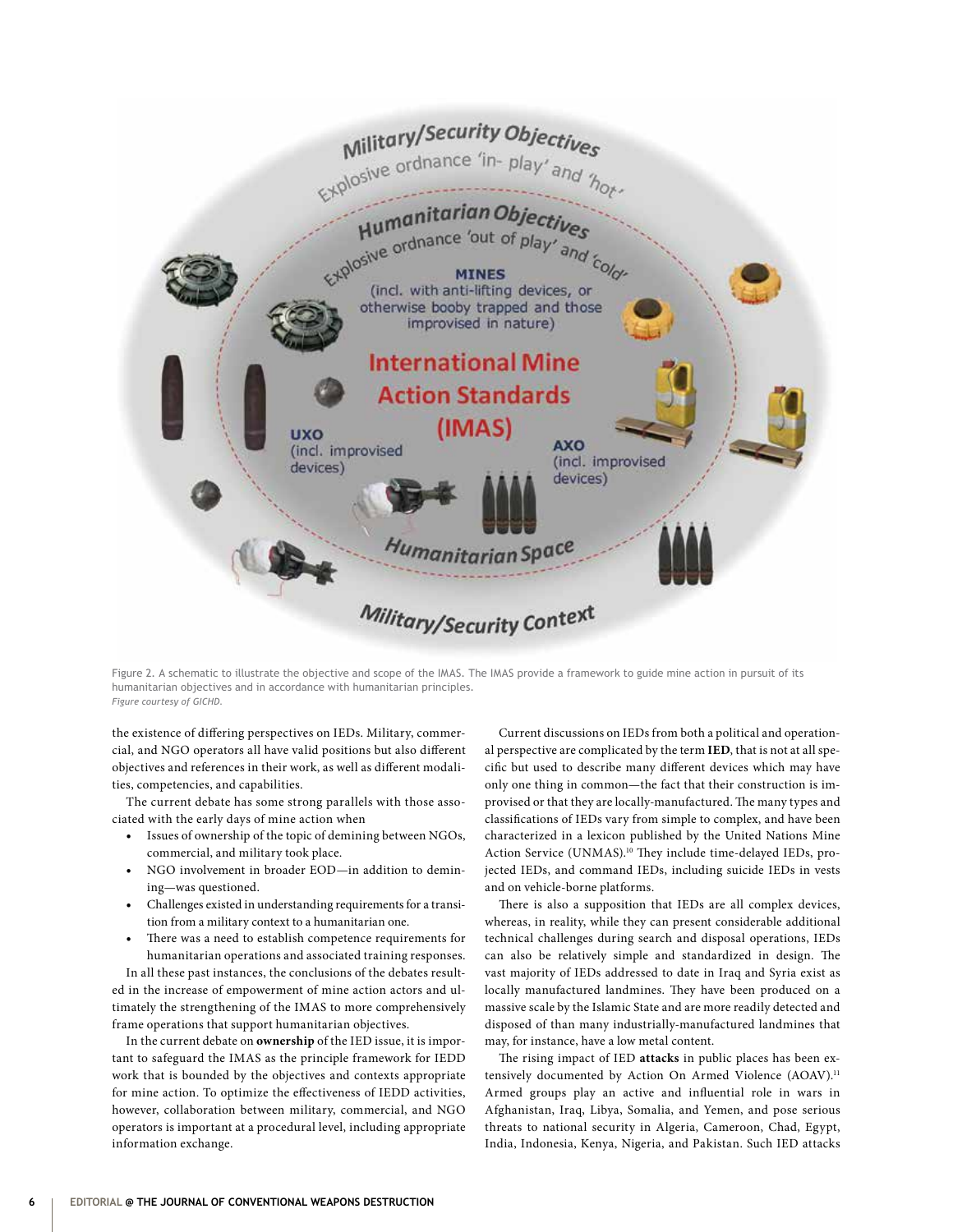raise the profile of IEDs as an issue of concern, but most incidents relate to car bombs and suicide attacks that fall well outside the parameters of mine action and the IMAS. Such devices and circumstances should be dealt with in separate guides and standards for use by security forces.

Incidents involving IEDs should be unpacked to separate IED **terror attacks** using command detonation from those initiated by victims. IED operations in response to terror attacks fall within the purview of security forces. This is a different context than that where civilians are threatened from enduring contamination from IEDs and that can be addressed during humanitarian operations.

# **Applicability of the IMAS to Address IEDs Today**

The IMAS as they stand already cover explosive ordnance of an improvised nature. IEDs are included in the current nomenclature found in the IMAS and there are at least nine specific references to IEDs within the

existing chapters. These references do not limit the scope of coverage of the IMAS to a certain group of IEDs, such as pressure-plate IEDs, but rather are all-encompassing.12

Key terms used by the mine action sector, such as explosive ordnance, landmines (in particular anti-personnel landmines), ERW and its components, such as UXO and abandoned explosive ordnance (AXO), include improvised devices within the context of the IMAS glossary.<sup>13,14</sup>

Explicit and implicit references to IEDs in the IMAS have allowed programs to frame operations that concern improvised devices within the existing standards. National programs in Afghanistan, Angola, Sri Lanka, and particularly Colombia are testament to this.

Notwithstanding the framework that the IMAS provide for IEDD activities, there is a significant shortfall in the explicit guidance on IEDs in the IMAS. These deficiencies in the standards have become increasingly apparent as international attention focuses on countries such as Iraq and Syria, where the explosive contamination, particularly in areas formally under the control of the Islamic State, includes unexploded and abandoned IEDs, in urban as well as rural settings. In such theaters, operators have to review skill sets of their field staff, and national authorities are under pressure to scrutinize accreditation procedures of organizations under their responsibility. Furthermore, donors consider value for money from a wide variety of proposals and look to issue grants and contracts with appropriate reference to international norms. All such actors look to the IMAS for guidance on IEDD, currently with only limited success.

A focus on the additional guidance necessary in current contexts, including IEDs in the urban environment, is overdue. IEDs in these contexts increase the need for the IMAS to expand on:

- Sound risk assessment processes.
- Rapid and accurate surveys.
- Safe and efficient processes for removal and/or destruction of explosive ordnance.
- Reaffirmation of humanitarian, rather than military, objectives.



Image 2. A selection of photos of improvised devices taken from archives of humanitarian operators.

*Image courtesy of The HALO Trust.*

Mine action operators have always carried out risk assessments ahead of operations, however, this process has largely been implicit in SOPs or has relied on the experience from field staff. Given the complexity of some of the devices found in environments such as in Iraq and Syria, there is a real need to carry out more explicit risk assessments.15 This is reinforced by asymmetry of many conflicts, where large-scale battles cease but armed actors continue to exert influence and make use of explosives to disrupt and destabilize security. There is a requirement to systematize the evaluation of such contexts to ensure that mine action remains focused on humanitarian objectives and aims to uphold humanitarian principles. A more formalized guidance will benefit all mine action operations whether in settings that exhibit IED contamination or otherwise.

The IMAS place a high priority on the issue of efficiency and the importance of targeting mine action resources appropriately. In rural environments, non-technical survey helps target clearance assets at suspected (SHA) or confirmed hazardous areas (CHA) based on evidence. In addition, specific training to improve evaluation skills and the ability of survey teams to accurately define such areas is elaborated in the IMAS. Similar guidance that targets the urban environment is lacking—including methodology for urban assessments, such as how to assess urban structures, take into account rubble (including rubble contaminated by explosive ordnance), and deal with threats of IEDs hidden in residential, occupational, and community premises.

# **Strengthening of the IMAS**

The IMAS have been designed as evolving standards that are constantly reviewed and updated to ensure that they stay relevant and applicable to the changing nature of settings where mine action activities are conducted.

The IMAS currently fall short in the necessary guidance to address tasks concerning IEDs. As a consequence, there is mounting consensus from the IMAS Review Board members to suggest that in light of the current political debates and operational demands there is a need to: